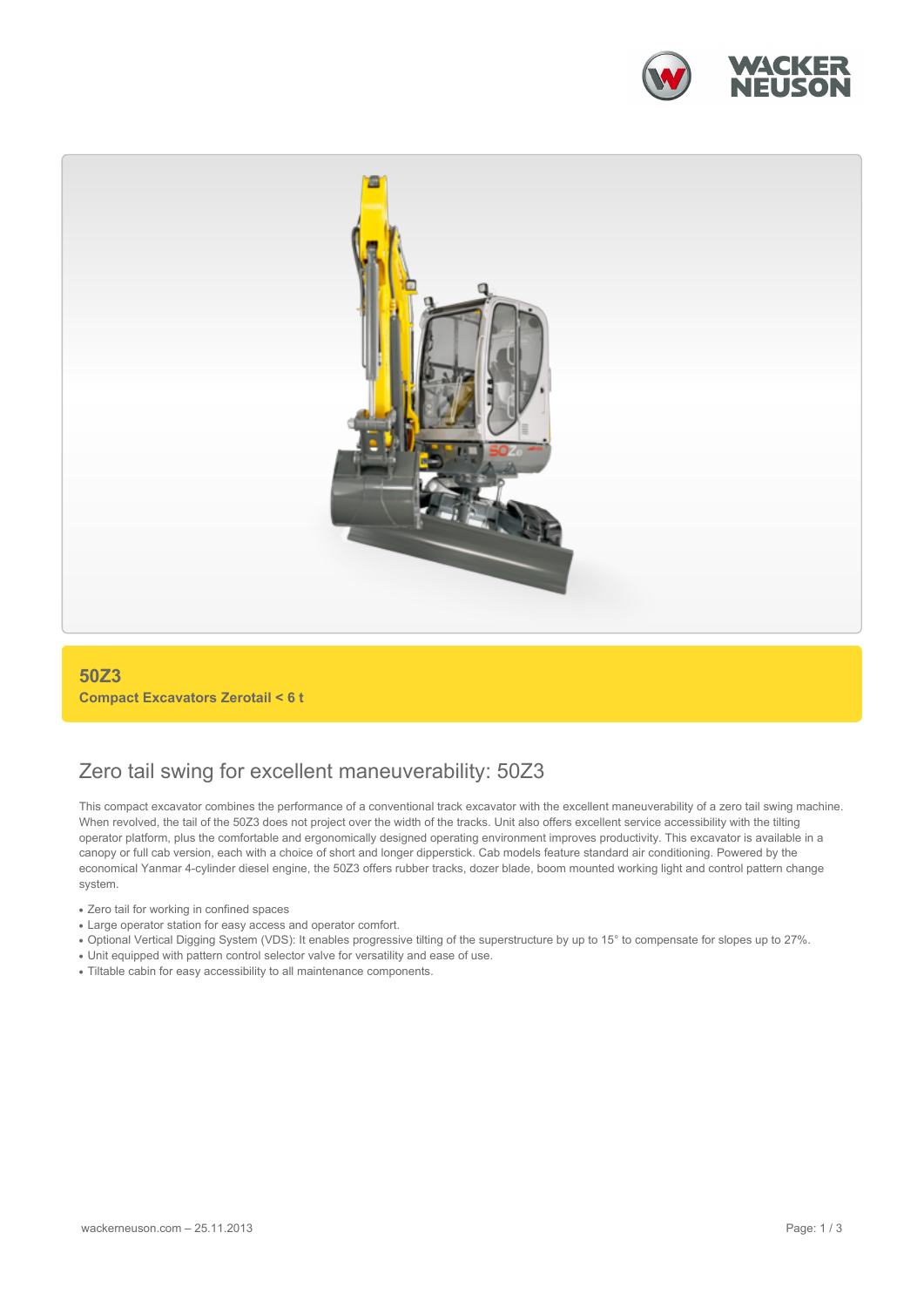

### **50Z3 Compact Excavators Zerotail < 6 t**

# Technical specifications

### Operating data

| Shipping weight min.  | 10,814 lb         |
|-----------------------|-------------------|
| Operating weight min. | 11,640 lb         |
| Biting force max.     | 6,229 lbf         |
| Breakaway force max.  | 8,556 lbf         |
| Digging depth         | 138 in            |
| Dumping height max.   | 145 in            |
| Digging radius        | 236 in            |
| $L \times W \times H$ | 217 x 78 x 101 in |
|                       |                   |

### Engine / Motor

| Engine / Motor manufacturer    | Yanmar                                        |
|--------------------------------|-----------------------------------------------|
| Engine / Motor type            | 4TNV88                                        |
| Engine / Motor                 | Water-cooled 4-cylinder diesel engine EPA III |
| Displacement                   | $134$ in <sup>3</sup>                         |
| RPM / speed                    | 2,400 rpm                                     |
| Engine performance acc. to ISO | 38.2 hp                                       |
| <b>Battery</b>                 | 88 Ah                                         |
| Tank capacity                  | 88 US qt                                      |

### Hydraulic system

| Duty pump                                              | Double variable- & two-gear pump |  |
|--------------------------------------------------------|----------------------------------|--|
| Flow rate                                              | 44 US gpm                        |  |
| Operating pressure for working and traction hydraulics | 3.481 psi                        |  |
| Operating pressure Slewing gear                        | 3.118 psi                        |  |
| Hydraulic oil tank                                     | 85 US qt                         |  |

### Wheel set

| Travel speed max. | $2.9$ mph |
|-------------------|-----------|
| Gradeability      | 58 %      |
| Chain width       | 15.7 in   |